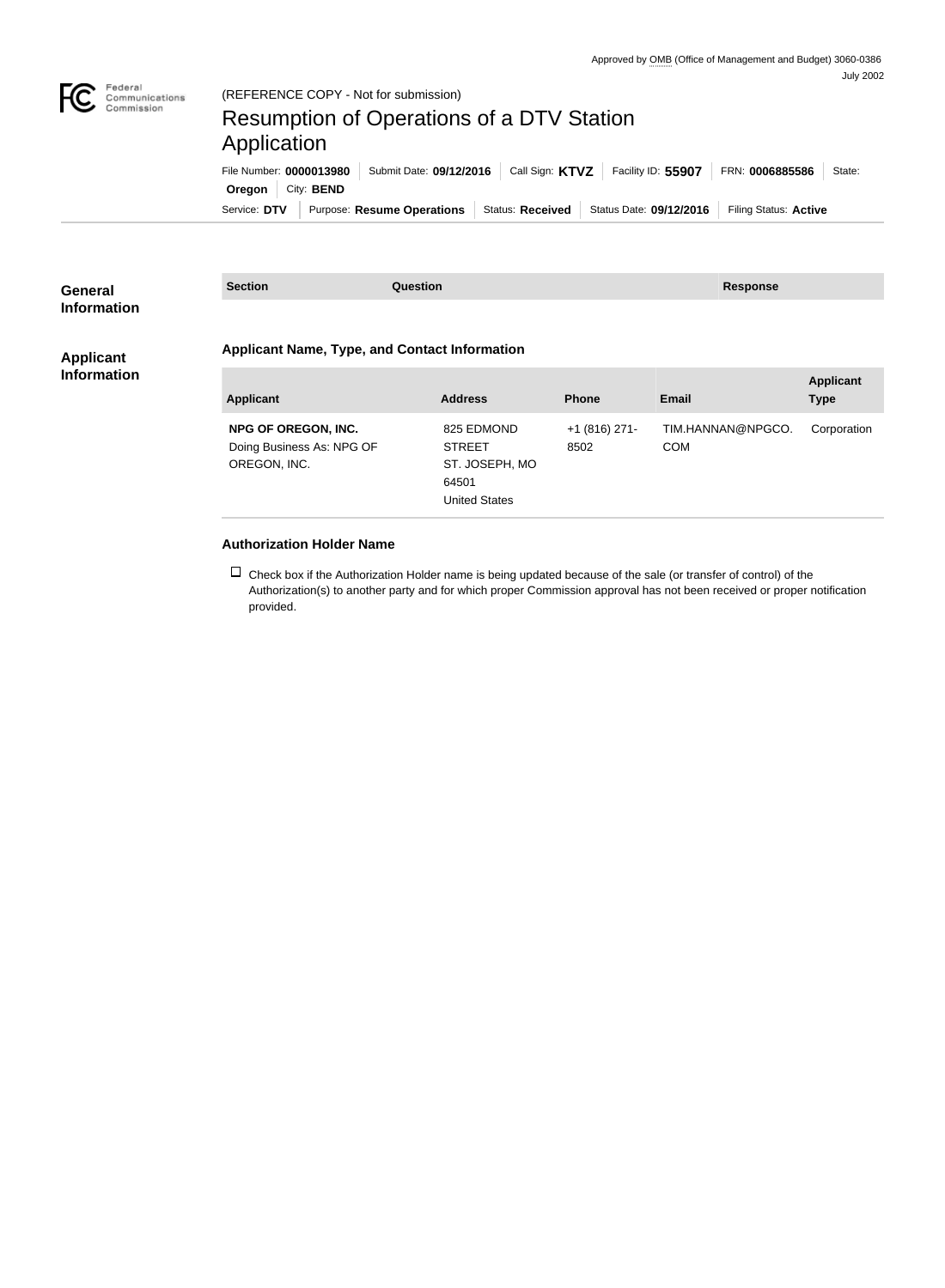| <b>Contact</b>                | <b>Contact Name</b>                                             | <b>Address</b>                                              | <b>Phone</b>          | Email                           | <b>Contact Type</b>     |
|-------------------------------|-----------------------------------------------------------------|-------------------------------------------------------------|-----------------------|---------------------------------|-------------------------|
| <b>Representatives</b><br>(1) | <b>Elizabeth E</b><br><b>Spainhour</b><br>Brooks, Pierce et al. | PO Box 1800<br>Raleigh, NC<br>27602<br><b>United States</b> | +1 (919) 839-<br>0300 | espainhour@brookspierce.<br>com | Legal<br>Representative |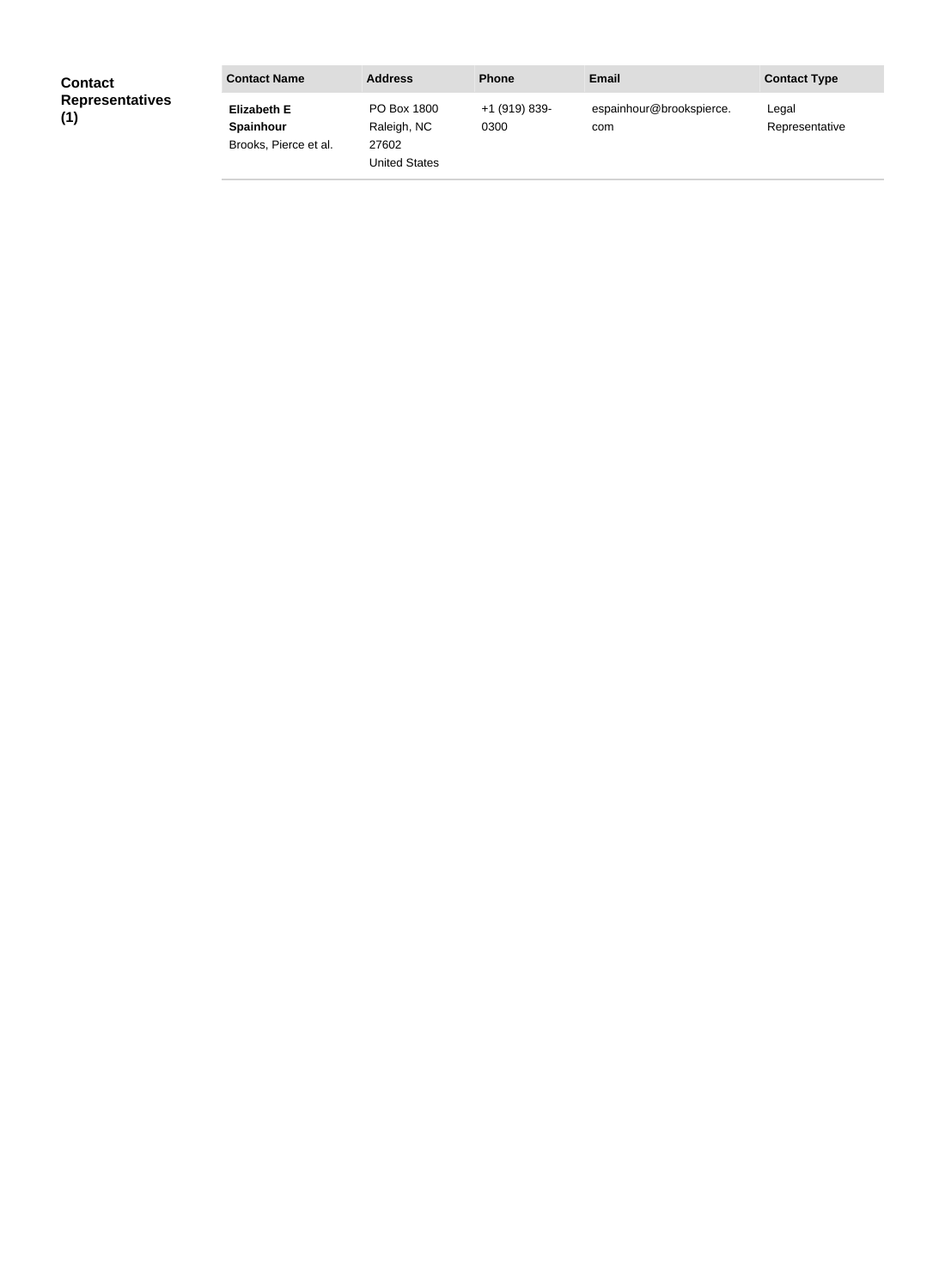| Question                         | Response   |
|----------------------------------|------------|
| <b>Resuming Power Operations</b> | Full       |
| Date Station Resumed Full Power  | 08/25/2016 |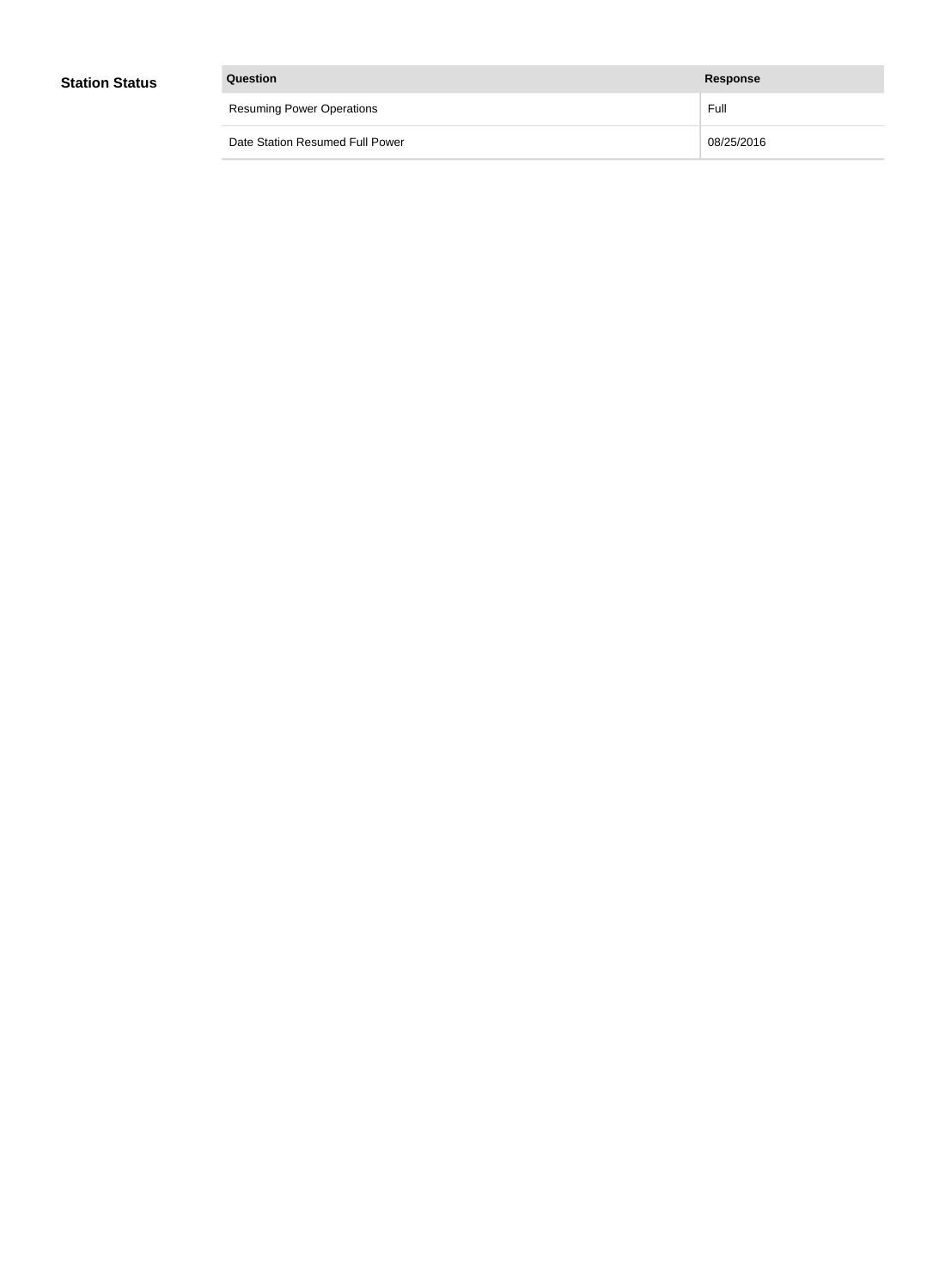| <b>Certification</b> | <b>Section</b>                                    | Question                                                                                                                                                                                                                                                                                                                                                                                                                                                                                                                                                                                                                                                                                                                                                                                                                                                  | <b>Response</b>                                                   |
|----------------------|---------------------------------------------------|-----------------------------------------------------------------------------------------------------------------------------------------------------------------------------------------------------------------------------------------------------------------------------------------------------------------------------------------------------------------------------------------------------------------------------------------------------------------------------------------------------------------------------------------------------------------------------------------------------------------------------------------------------------------------------------------------------------------------------------------------------------------------------------------------------------------------------------------------------------|-------------------------------------------------------------------|
|                      | <b>General Certification</b><br><b>Statements</b> | The Applicant waives any claim to the use of any particular<br>frequency or of the electromagnetic spectrum as against the<br>regulatory power of the United States because of the<br>previous use of the same, whether by authorization or<br>otherwise, and requests an Authorization in accordance with<br>this application (See Section 304 of the Communications Act<br>of 1934, as amended.).                                                                                                                                                                                                                                                                                                                                                                                                                                                       |                                                                   |
|                      |                                                   | The Applicant certifies that neither the Applicant nor any<br>other party to the application is subject to a denial of Federal<br>benefits pursuant to §5301 of the Anti-Drug Abuse Act of<br>1988, 21 U.S.C. §862, because of a conviction for<br>possession or distribution of a controlled substance. This<br>certification does not apply to applications filed in services<br>exempted under §1.2002(c) of the rules, 47 CFR. See §1.<br>2002(b) of the rules, 47 CFR §1.2002(b), for the definition of<br>"party to the application" as used in this certification §1.2002<br>(c). The Applicant certifies that all statements made in this<br>application and in the exhibits, attachments, or documents<br>incorporated by reference are material, are part of this<br>application, and are true, complete, correct, and made in<br>good faith.   |                                                                   |
|                      | <b>Authorized Party to Sign</b>                   | <b>FAILURE TO SIGN THIS APPLICATION MAY RESULT IN</b><br>DISMISSAL OF THE APPLICATION AND FORFEITURE<br>OF ANY FEES PAID<br>Upon grant of this application, the Authorization Holder may<br>be subject to certain construction or coverage requirements.<br>Failure to meet the construction or coverage requirements<br>will result in automatic cancellation of the Authorization.<br>Consult appropriate FCC regulations to determine the<br>construction or coverage requirements that apply to the type<br>of Authorization requested in this application.<br>WILLFUL FALSE STATEMENTS MADE ON THIS FORM<br>OR ANY ATTACHMENTS ARE PUNISHABLE BY FINE AND<br>/OR IMPRISONMENT (U.S. Code, Title 18, §1001) AND/OR<br>REVOCATION OF ANY STATION AUTHORIZATION (U.S.<br>Code, Title 47, §312(a)(1)), AND/OR FORFEITURE (U.S.<br>Code, Title 47, §503). |                                                                   |
|                      |                                                   | I certify that this application includes all required and<br>relevant attachments.                                                                                                                                                                                                                                                                                                                                                                                                                                                                                                                                                                                                                                                                                                                                                                        | Yes                                                               |
|                      |                                                   | I declare, under penalty of perjury, that I am an authorized<br>representative of the above-named applicant for the<br>Authorization(s) specified above.                                                                                                                                                                                                                                                                                                                                                                                                                                                                                                                                                                                                                                                                                                  | J. Timothy Hannan<br><b>EVP and CFO of Parent</b><br><b>NPGCO</b> |
|                      |                                                   |                                                                                                                                                                                                                                                                                                                                                                                                                                                                                                                                                                                                                                                                                                                                                                                                                                                           | 09/12/2016                                                        |